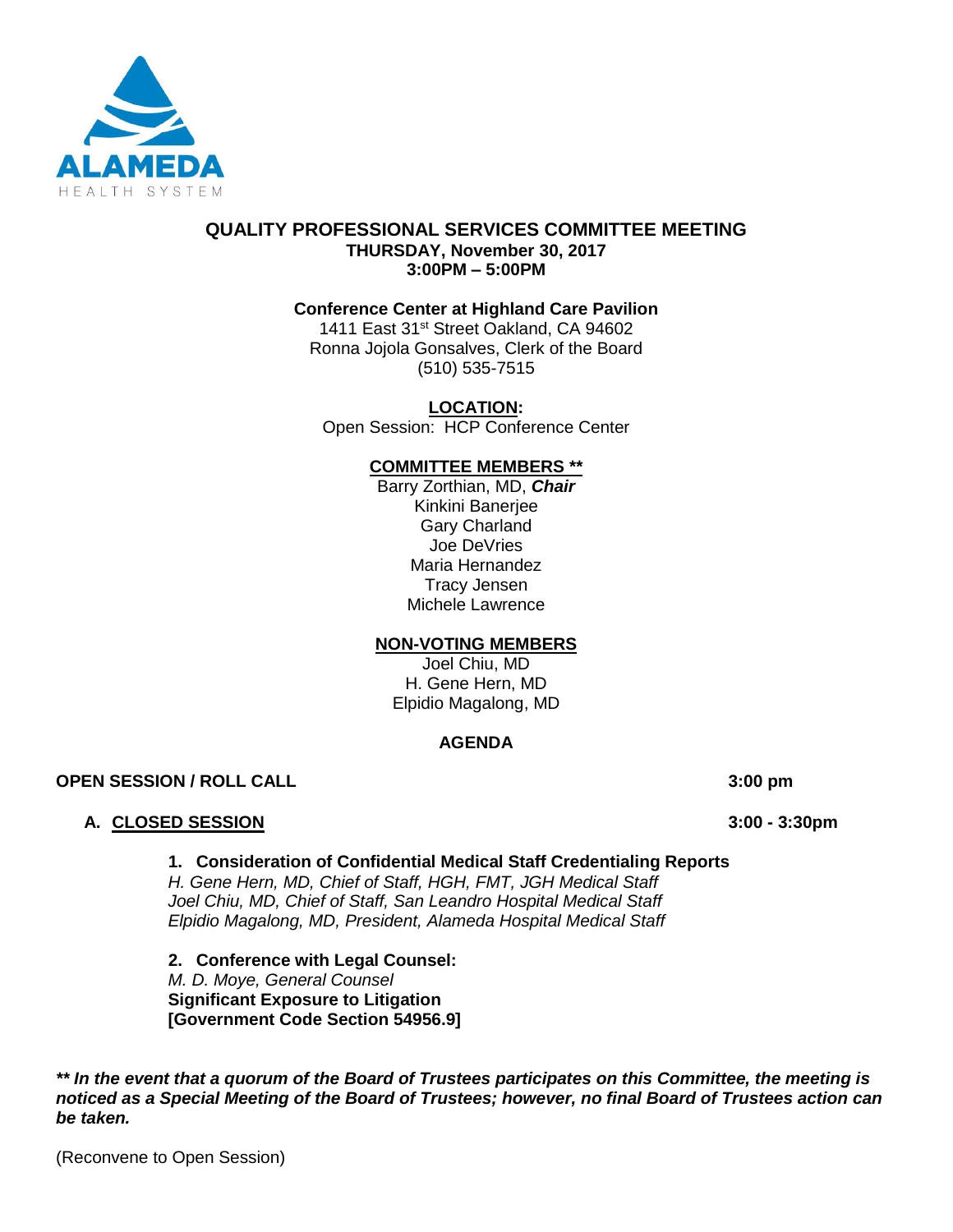### **B. ACTION: Consent Agenda 3:30 - 3:35pm**

### 1. **Approval of the Minutes of the October 26, 2017 Quality Professional Services Committee Meeting.**

### **[Attachment](http://www.alamedahealthsystem.org/wp-content/uploads/2017/11/Tab-B1-Consent.pdf)**

**2. Approval of Policies and Procedures**

# **Alameda Health System Policies**

- Do Not Use List Abbreviations
- Medication: Formulary Development, Management and Maintenance
- Medications/Solutions: Labeling Standards
- Professional Liability Coverage

## **Clinical**

■ Standardized Procedure: Initiation and Titration of Medications for Type 2 Diabetes (Metformin, Glipizide, Liraglutide, Insulin Glargine, Detemir Insulin)

### **[Attachment](http://www.alamedahealthsystem.org/wp-content/uploads/2017/11/Tab-B2-Consent.pdf)**

*Recommendation: Motion to Approve*

## *END OF CONSENT AGENDA*

| C. ACTION: Approval of AHS Medical Staff Amended                                      | $3:35 - 3:45$ pm        |
|---------------------------------------------------------------------------------------|-------------------------|
| <b>Bylaws and Rules and Regulations</b>                                               |                         |
| Approve the amended AHS Medical Staff Bylaws as approved by the                       |                         |
| Medical Executive Committee and active medical staff.                                 |                         |
| Ghassan Jamaleddine MD, Chief Medical Officer                                         |                         |
|                                                                                       |                         |
| <b>Attachment</b>                                                                     |                         |
|                                                                                       |                         |
| D. REPORT/DISCUSSION: Medical Staff Reports                                           | $3:45 - 4:15 \text{pm}$ |
| H. Gene Hern, MD, Chief of Staff, HGH, FMT, JGH Medical Staff                         |                         |
| Joel Chiu, MD, Chief of Staff, San Leandro Hospital Medical Staff                     |                         |
| Elpidio Magalong, MD, President, Alameda Hospital Medical Staff                       |                         |
|                                                                                       |                         |
| Attachment                                                                            |                         |
| E. REPORT/DISCUSSION: Update on Chronic Pain and Functional                           | $4:15 - 4:25 \text{pm}$ |
| <b>Restoration Clinic Redesign Project</b>                                            |                         |
| Dr. Jordan Newmark, Chair of Anesthesiology and Interim Medical Director, Pain Clinic |                         |
| Palav Babaria MD, Chief Administrative Officer - Ambulatory                           |                         |
|                                                                                       |                         |

### **[Attachment](http://www.alamedahealthsystem.org/wp-content/uploads/2017/11/Tab-E-Converted.pdf)**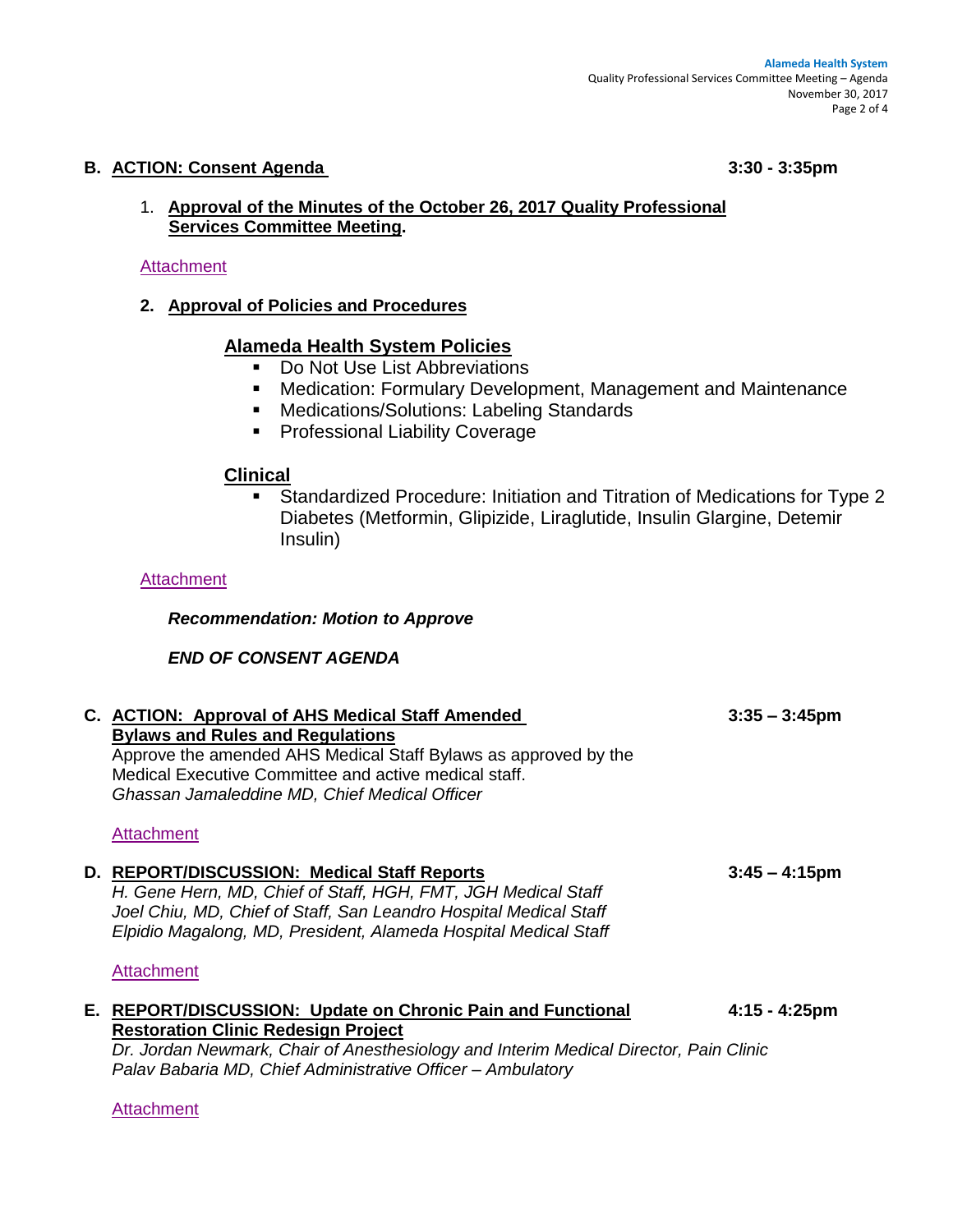**Alameda Health System** Quality Professional Services Committee Meeting – Agenda November 30, 2017 Page 3 of 4

| F. REPORT/DISCUSSION: SBU Quality Metric Report<br><b>Ambulatory Quality and Safety Metrics</b><br>Ghassan Jamaleddine MD, Chief Medical Officer<br>Palav Babaria MD, Chief Administrative Officer - Ambulatory<br><b>Attachment</b> | $4:25 - 4:45$ pm        |
|--------------------------------------------------------------------------------------------------------------------------------------------------------------------------------------------------------------------------------------|-------------------------|
| G. REPORT/DISCUSSION: Ambulatory SBU Risk Management Report<br>Adrian Smith, Director, Risk Management                                                                                                                               | $4:45 - 4:55$ pm        |
| H. DISCUSSION: Planning Calendar/Issue Tracking<br>Barry Zorthian MD, Chair                                                                                                                                                          | $4:55 - 5:00 \text{pm}$ |
| <b>REPORT: Legal Counsel's Report on Action Taken in Closed Session</b><br>M. D. Moye, General Counsel                                                                                                                               | 5:00pm                  |

**Public Comment**

**Trustee Remarks**

## **ADJOURNMENT**

## **Our Mission**

Caring, Healing, Teaching, Serving All

### **Strategic Vision**

AHS will be recognized as a world-class patient and family centered system of care that promotes wellness, eliminates disparities and optimizes the health of our diverse communities.

### **Values**

Compassion, Commitment, Teamwork, Excellence, Integrity, and Respect.

### **Meeting Procedures**

The Board of Trustees is the Policy Body of the Alameda Health System. The Board has several standing Committees where Board matters are the subject of discussion at which members of the public are urged to testify. Board procedures do not permit: 1) persons in the audience at a Committee meeting to vocally express support or opposition to statements by Board Members or by other persons testifying; 2) ringing and use of cell phones, pagers, and similar sound-producing electronic devices; 3) signs to be brought into the meeting or displayed in the room; 4) standing in the meeting room. Citizens are encouraged to testify at Committee meetings and to write letters to the Clerk of the Board or to its members, 1411 East 31<sup>st</sup> Street Oakland, CA 94602.

**Members of the public are advised that all Board and Committee proceedings are recorded (audio), including comments and statements by the public in the course of the meetings. Copies of the audio recordings will be made available to the public. By attending and participating in Board/Committee meetings, members of the public consent to audio recording of any statements they may make during the proceedings.**